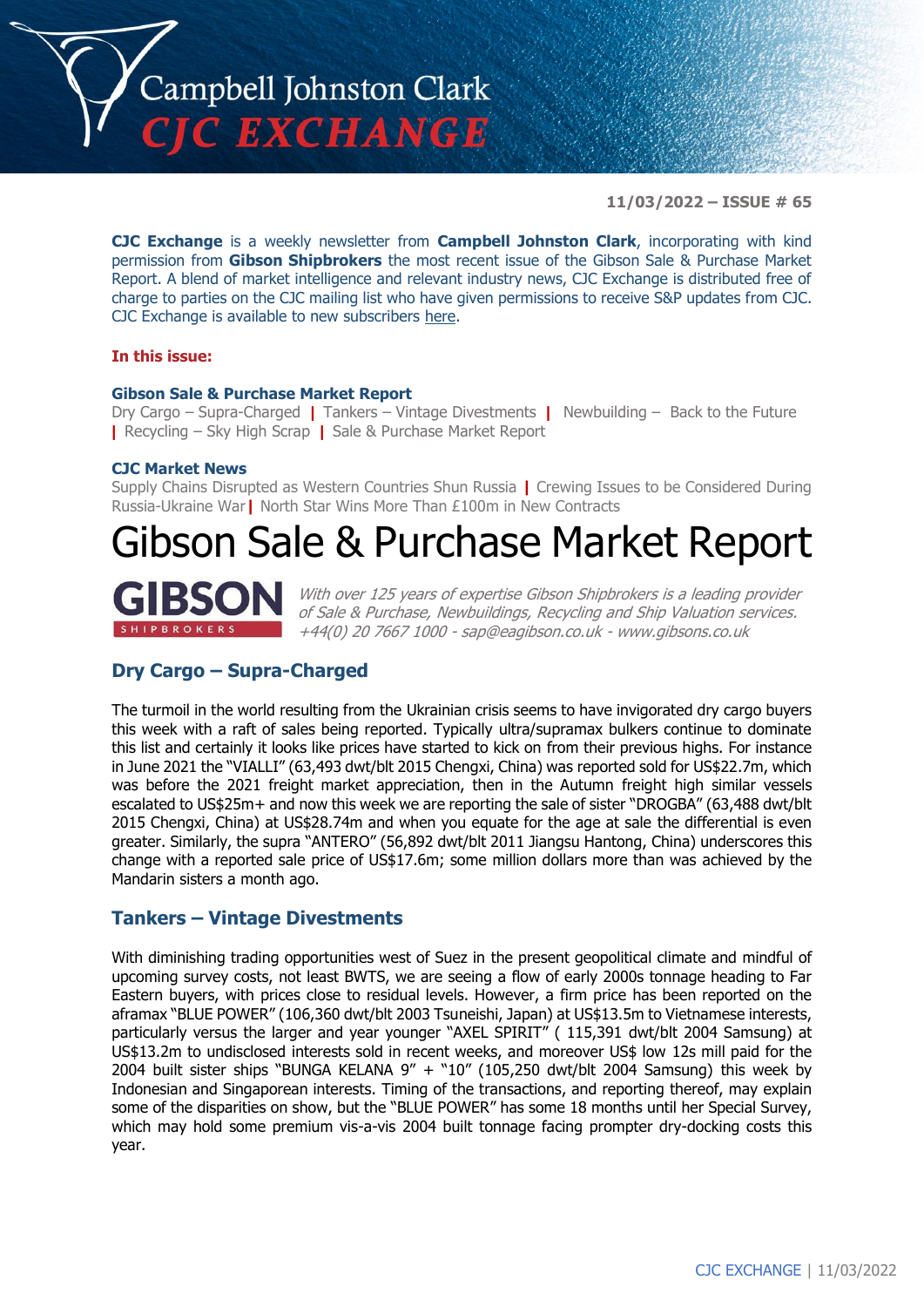

# **Newbuilding – Back to the Future**

There has been a notable increase in enquiry in medium sized bulkers at the shipyards with the focus on ultramax. With rates staying strong and second-hand pricing high it is no surprise that owners are considering newbuildings as an alternative investment from a price point of view but also from an environmental compliance point of view. Prices are firm at the yards and starting to move reflecting this increase in enquiry. We may also see a knock effect on pricing from the commodity crisis engulfing the world from the Russian fallout. Securing main engines for orders also is harder which impacts pricing and delivery times.

No change in tanker newbuilding sentiment as the market continues to assess the wider implications of the Russian situation and continuing poor rates. Container enquiry remains buoyant and the few yards with 2024 slots for tankers have instead taken container orders for a number of first half 2024 deliveries. Tanker newbuilding pricing remains trapped at the yards between high profit margins for containers and robust material pricing. However, everything is relative and as has just been demonstrated again in the bulker market if rates improve and second-hand pricing accordingly then owners may take newbuilding pricing as it is today. Furthermore, the coming favourable fleet supply situation for tankers (low orderbook, few prompt slots and scrapping drivers) gives a fundamental cause to newbuildings so if there is a tanker market rally then ordering newbuildings would not just be a cheaper alternative to 2nd hand but a more logical investment against these coming market fundamentals.

## **Recycling – Sky High Scrap**

All recycling markets continue to remain extremely firm with price levels edging ever closer to all time historic highs. In addition to a demo market already scarce of tonnage, the crisis in Ukraine and sanctions on Russia are only adding fuel to the fire and helping scrap markets everywhere firm in their rates. In India the price levels for steel scrap and non-ferrous metals jumped up by almost 10-15% during the past couple of weeks. Those ship-breakers with inventory are enjoying current market conditions without any pressure to buy or even offer on tonnage being made available.

Meanwhile, markets in Bangladesh and Pakistan have continued to remain strong as well, however local steel prices haven't yet seen a sharp rise as like we have witnessed in India. To make things even more interesting there appears to be zero sales being reported this week despite markets being so strong, leaving cash buyers disoriented on what would now be actual benchmark levels. Local market levels should be in region of US\$700/LT, however with so few deals being done and ship-breakers shying away from offering it remains a mystery at what price we could see the next deal (and those thereafter...) perhaps in excess of \$700/LT?

# **Gibson Sale & Purchase Market Report**

#### **S&P SALES**

| <b>Vessel Name</b> | <b>DWT</b> | <b>Built</b> | Yard                                | <b>Buyers</b>               | <b>Price</b><br>(\$/m) | <b>Notes</b>                     |  |  |
|--------------------|------------|--------------|-------------------------------------|-----------------------------|------------------------|----------------------------------|--|--|
| <b>BULKERS</b>     |            |              |                                     |                             |                        |                                  |  |  |
| <b>JIN JIA</b>     | 93,077     | 2012         | Jiangsu Jinling<br>(CHN)            | Chinese buyer               | $14.5*$                | *Online auction.<br>SS due 5/22. |  |  |
| <b>ALAM KUKUH</b>  | 81,750     | 2019         | Oshima Zosen<br>(JPN)               | <b>Undisclosed</b><br>buyer | 38.75                  |                                  |  |  |
| <b>GALAXY</b>      | 81,699     | 2012         | Qingdao Beihai Undisclosed<br>(CHN) | buyer                       | 19.5                   | SS due 11/22.                    |  |  |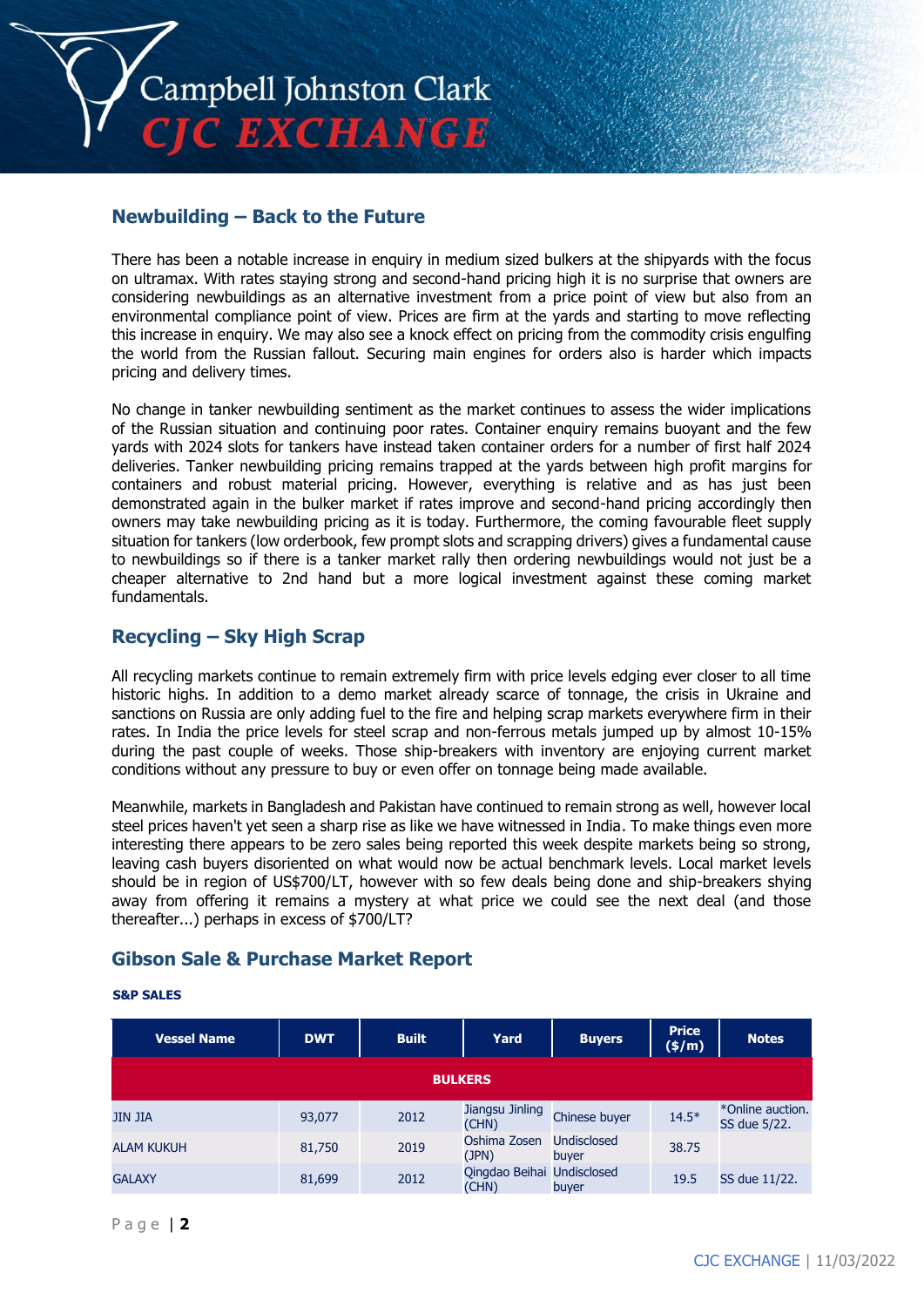# Campbell Johnston Clark<br>CJC EXCHANGE

| DARYA KIRTHI                                                            | 80,505  | 2012              | <b>STX Jinhae</b><br>(KRS)            | Greek buyer                    | 24.5              | Basis SS psd<br>dely 4-5/22.<br><b>BWTS fitted.</b>                              |
|-------------------------------------------------------------------------|---------|-------------------|---------------------------------------|--------------------------------|-------------------|----------------------------------------------------------------------------------|
| GOLDEN EMPRESS +<br><b>GOLDEN ENDEAVOUR</b><br><b>GOLDEN ENTERPRISE</b> | 79,450  | both 2010<br>2011 | Jinhai (CHN)                          | <b>Lomar Shipping</b>          |                   | DD due 12/23.<br>BWTS fitted +<br>52 en bloc DD due 11/23<br>SS+DD psd<br>10/21. |
| <b>CORAL RUBY</b>                                                       | 76,596  | 2008              | Imabari (JPN)                         | Greek buyer                    | 18                | SS due 6/23.<br><b>BWTS fitted.</b>                                              |
| <b>SEA MELODY I</b>                                                     | 75,957  | 2002              | Tsuneishi (JPN) Chinese buyer         |                                | 13.4              | DD due 7/23.<br><b>BWTS fitted.</b>                                              |
| <b>HANTON TRADER II</b>                                                 | 64,000  | 2014              | <b>Jiangsu</b><br>Hantong (CHN)       | <b>Jinhui</b>                  | 25.5              | DD due 6/22.<br><b>BWTS fitted.</b>                                              |
| <b>DROGBA</b>                                                           | 63,488  | 2015              | Chengxi (CHN)                         | Undisclosed<br>buyer           | 28.74             | DD due 7/23.<br><b>BWTS fitted.</b>                                              |
| <b>KARIMU</b>                                                           | 57,254  | 2011              | <b>STX Jinhae</b><br>(KRS)            | Undisclosed<br>buyer           | 19                | DD due 12/23.<br><b>BWTS fitted.</b><br>Old sale. Dely<br>7/22.<br>Conversion.   |
| <b>MANDARIN FORTUNE</b>                                                 | 57,000  | 2008              | <b>Jiangsu</b><br>Hantong (CHN) buyer | Undisclosed                    | 14                | TC free dely 8-<br>9/22. SS due<br>11/23. BWTS<br>fitted.                        |
| <b>MANDARIN SKY</b>                                                     | 56,929  | 2009              | <b>Jiangsu</b><br>Hantong (CHN) buyer | <b>Undisclosed</b>             | 14.5              | Inc. TC to 5-<br>$8/22 + 6 - 9$ mths<br>@ 96% BSI,<br><b>BWTS fitted.</b>        |
| <b>ANTERO</b>                                                           | 56,892  | 2011              | <b>Jiangsu</b><br>Hantong (CHN) buyer | <b>Bangladeshi</b>             | 17.6              | SS psd 10/21.<br><b>BWTS fitted.</b>                                             |
| <b>ATLANTIC MEXICO</b>                                                  | 56,697  | 2011              | Taizhou Kouan Undisclosed<br>(CHN)    | buyer                          | 16.5              | SS due 10/23.                                                                    |
| <b>NATHAN BRANDON</b>                                                   | 56,479  | 2013              | Huatai Heavy<br>(CHN)                 | <b>Undisclosed</b><br>buyer    | 19                | SS due 8/23.<br><b>BWTS fitted.</b>                                              |
| <b>HAI LONG</b>                                                         | 56,083  | 2007              | Mitsui (JPN)                          | <b>Undisclosed</b><br>buyer    | 16                | DD due 6/23.                                                                     |
| <b>JIN CHENG</b>                                                        | 52,961  | 2003              | Oshima Zosen<br>(JPN)                 | Hong Kong buyer                | 13.9              |                                                                                  |
| <b>INTERLINK MOBILITY</b>                                               | 38,792  | 2015              | Taizhou Kouan Undisclosed<br>(CHN)    | buyer                          | 25.25             | DD due 4/23.<br><b>BWTS fitted.</b>                                              |
| <b>ES MERCURY</b>                                                       | 32,248  | 2008              | Kanda (JPN)                           | Chinese buyer                  | 15.3              | SS due 8/23.<br><b>BWTS fitted.</b>                                              |
| <b>ANEMOS</b>                                                           | 28,399  | 2006              | Shimanami<br>(JPN)                    | <b>Greek buyer</b>             | 11.5              | SS psd 7/21.                                                                     |
| <b>ATLANTIC VERACRUZ</b>                                                | 28,339  | 2009              | Shimanami<br>(JPN)                    | Vietnamese<br>buyer            | 13.5              | SS+BWTS due<br>7/22.                                                             |
| <b>ZAPOLYARYE</b>                                                       | 23,645  | 2008              | Chengxi (CHN) UK buyer                |                                | 13.25             | Russian flag +<br>class.                                                         |
|                                                                         |         |                   | <b>TANKERS</b>                        |                                |                   |                                                                                  |
| OLYMPIC LOYALTY II                                                      | 299,984 | 2005              | Samsung (KRS)                         | <b>Undisclosed</b><br>buyer    | mid 30s           | SS psd 9/20.<br><b>BWTS fitted.</b>                                              |
| <b>DENSA ORCA</b>                                                       | 158,322 | 2012              | Hyundai<br>Gunsan (KRS)               | <b>Greek buyer</b>             | 33                | SS due 4/22.                                                                     |
| <b>BLUE POWER</b>                                                       | 106,360 | 2003              | Tsuneishi (JPN)                       | Vietnamese<br>buyer            | 13.5              | SS due 9/23.                                                                     |
| <b>BUNGA KELANA 10</b>                                                  | 105,274 | 2004              | Samsung (KRS)                         | Singaporean<br>buyer           | low <sub>12</sub> | DD due 10/22.                                                                    |
| <b>BUNGA KELANA 9</b>                                                   | 105,200 | 2004              |                                       | Samsung (KRS) Indonesian buyer | low <sub>12</sub> | DD due 8/22.                                                                     |
| <b>NORD SWAN</b>                                                        | 38,326  | 2009              | Guangzhou<br>(CHN)                    | <b>Greek buyer</b>             | 9.5               | DD psd 7/21.                                                                     |
| <b>TORM TEVERE</b>                                                      | 37,383  | 2005              | Hyundai Mipo<br>(KRS)                 | Nigerian buyer                 | 8.3               | Ice 1A. DD due<br>10/23.                                                         |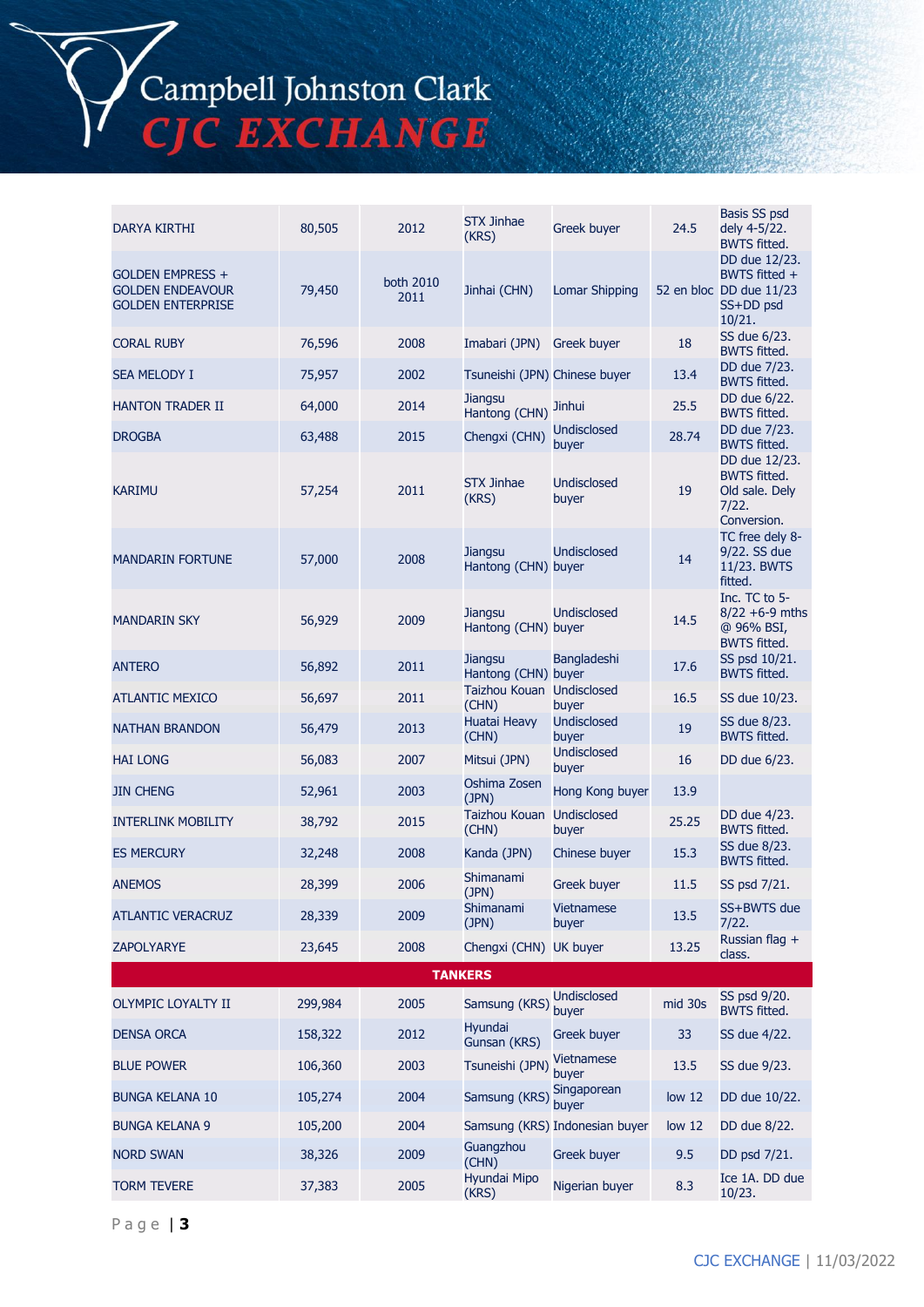# Campbell Johnston Clark **C EXCHANGE**

ADEBOMI 3 36,962 2002 3 Maj, Brod 3 Maj, Brod Greek buyer 6.2 SS due 8/22.<br>(CRT) Greek buyer 6.2 Sold 1/22. Sold 1/22. **GENERAL CARGO / MULTI-PURPOSE** GREEN FRONTIER 14,387 | 2007 Higaki (JPN) Chinese buyer 8.8 Geared. SS psd 8/21. BWTS fitted. **CONTAINERS / RO-RO / REFFER / PCC** HAMBURG BAY 72,982 <sup>2009</sup> Koyo (JPN) Hapag Lloyd <sup>69</sup> 6350 TEU. Gearless. WINDSWEPT 35,446 2010 Yangfan (CHN) Transfar 52 2872 TEU. Gearless. VIVALDI 34,264 2010 **Jiangsu** Yangzijiang (CHN) Greek buyer 18 2546 TEU. Geared. DIANA K 9,821 1996 Dae Sun (KRS) Undisclosed disclosed low 4 642 TEU.<br>
buyer low 4 Geared. **CONTAINERS / RO-RO / REFFER / PCC** MP THE MCGINEST 51,532 2010 Hyundai Samho German buyer mid-high 40 4400 TEU. Gearless. Inc. 1.5-3.5 yrs Index TC, Scrubber save share. MARINA JADE 35,976 2001 Thyssen Thyssen<br>Nordsee (GER) OM Maritime reg 40 3091 TEU. Geared. **NEWBUILDING ORDERS**

#### **Ordering Client Vessel Type Size / No. of units Shipyard (Country) Delivery Price (\$m) Notes BULKERS** MX Bulk Shipping **Example 2018** Ultramax Tsuneishi 63,000 dwt x 2 Zhoushan (CHN) 2023 **CONTAINERS / RO-RO / REEFER / PCC** PIL Containership 14,000 TEU x 4 Jiangnan (CHN) 2024-2025 LNG dual fuel. NH3 ready. Sinokor Merchant Marine Containership 8,000 TEU x 6 Hyundai HI (KRS) 2023-2024 est. 98 Delphis Containership 5,940 TEU x 4 Qinqdao Yangfan (CHN) <sup>2026</sup> Celsius Shipping Containership 3,000 TEU x 2 Penglai Jinglu (CHN) <sup>2023</sup> NHC ready. Sinokor Merchant Marine Containership 2,800 TEU x 4 Hyundai Mipo (KRS) <sup>2023</sup> est. 43 Asean Lines Containership 1,800 TEU x 3 Huanghai (CHN) <sup>2023</sup> 32.6 Sinokor Merchant Marine Containership 1,000 TEU x 2 Hyundai Mipo (KRS) <sup>2023</sup> est. 25 StarOcean Marine Containership 2,500 TEU x 2 Zhoushan Changhong (CHN) 2024 est. 38 Gearless. **GAS (LNG/LPG/LAG/CO2)** Dynagas LNG  $200,000$  cbm x 3 Hyundai HI  $(KRS)$  2025 235 ADNOC LNG  $\begin{array}{c} 175,000 \text{ cbm x} \\ 2+2 \end{array}$ Jiangnan (CHN) 2025 reg 200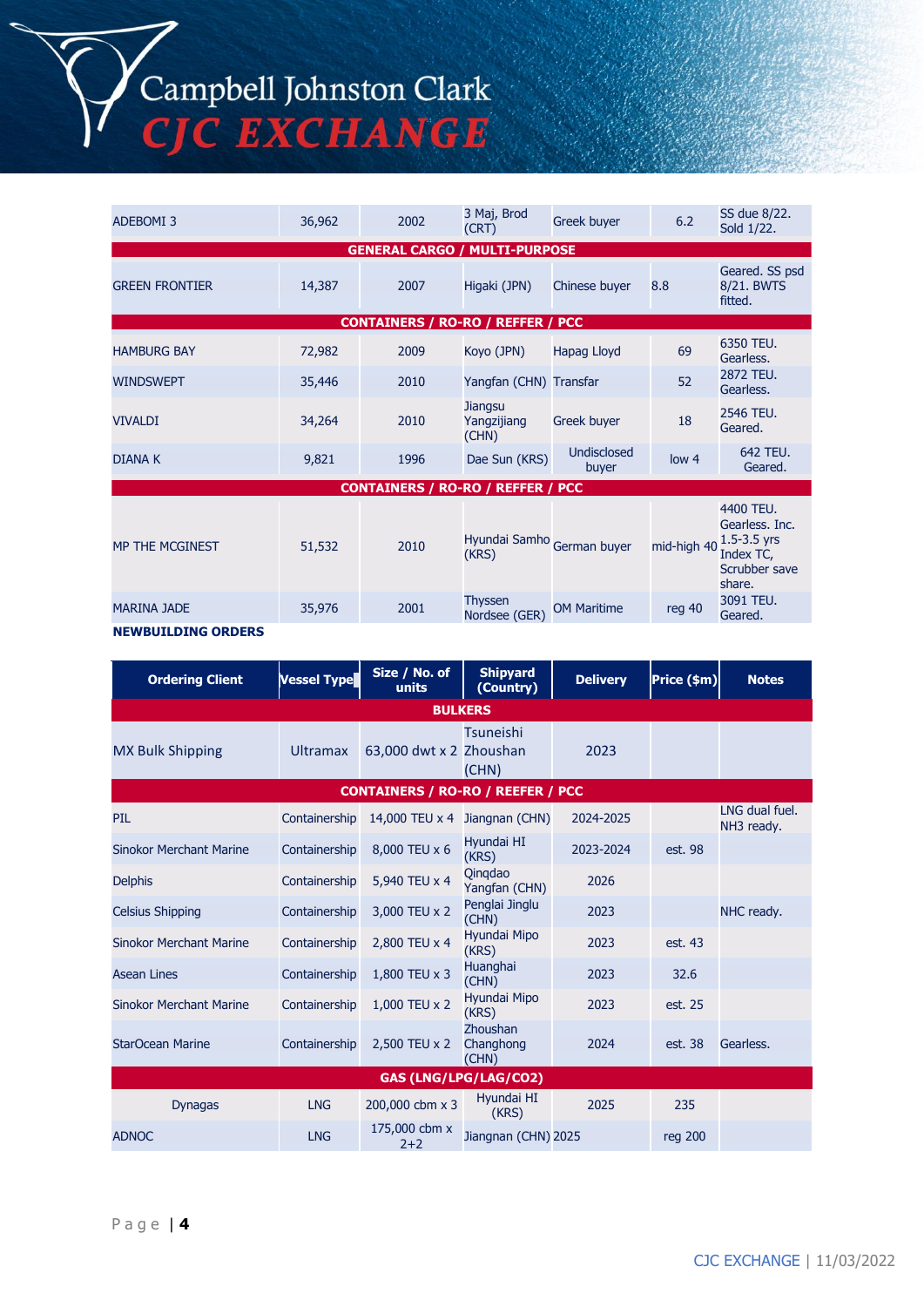

#### **Recycling Activity**

| <b>Vessel Name</b>                                                        | <b>BUILT</b>      | <b>DWT</b>        | <b>LWT</b>             | <b>Delivery</b>   | <b>Price</b><br>$(*)$ lwt) | <b>Notes</b>    |
|---------------------------------------------------------------------------|-------------------|-------------------|------------------------|-------------------|----------------------------|-----------------|
|                                                                           |                   |                   | <b>CAPESIZE</b>        |                   |                            |                 |
| <b>BELL</b>                                                               | 1996 / Korea      | 148,668           | 17,737                 | <b>Bangladesh</b> |                            | old sale        |
|                                                                           |                   |                   | <b>AFRAMAX</b>         |                   |                            |                 |
| <b>STAR I</b>                                                             | 2001 / Korea      | 105,816           | and the<br>17,586      | Pakistan          | 650                        | old sale        |
|                                                                           |                   |                   | <b>CHEMICAL TANKER</b> |                   |                            |                 |
| <b>SAPPER</b>                                                             | 1997 / Italy      | 14,002            | 5,503                  | India             |                            | last weeks sale |
|                                                                           |                   |                   | <b>TANKER</b>          |                   |                            |                 |
| <b>DISTYA PUSHTI</b>                                                      | 1998, Russia      | 33,540            | 10,547                 | Bangladesh        |                            | old sale        |
|                                                                           |                   |                   | <b>PSV</b>             |                   |                            |                 |
| <b>GREATSHIP ROHINI</b>                                                   | 2010 / India      | 3,656             | 2,456                  | as-s Mumbai       | 649                        |                 |
| <b>Recycling Prices</b><br>(US\$/LWT)                                     |                   |                   |                        |                   |                            |                 |
|                                                                           | <b>Bangladesh</b> | <b>Pakistan</b>   | <b>India</b>           | <b>Turkey</b>     |                            |                 |
| Tank/Cont/Ro-<br>Ro/Capes/LPG/PCC                                         | 670/685           | 660/670           | 660/670                | 410/420           |                            |                 |
| Dry Cargo/Bulk/Tween/Gen<br>Cargo                                         | 650/665           | 645/660           | 645/660                | 400/410           |                            |                 |
| <b>Newbuild and Second</b><br>Hand Values (\$ million)                    |                   |                   |                        |                   |                            |                 |
|                                                                           | <b>Newbuild</b>   | <b>5 Year Old</b> | 10 Year Old            |                   |                            |                 |
| <b>Tankers</b>                                                            |                   |                   |                        |                   |                            |                 |
| <b>VLCC</b>                                                               | 115               | 71                | 48.5                   |                   |                            |                 |
| <b>SUEZMAX</b>                                                            | 77                | 48                | 32                     |                   |                            |                 |
| <b>AFRAMAX</b>                                                            | 60                | 45                | 28                     |                   |                            |                 |
| <b>MR</b>                                                                 | 41                | 30                | 20                     |                   |                            |                 |
| <b>Bulkers</b>                                                            |                   |                   |                        |                   |                            |                 |
| <b>CAPESIZE</b>                                                           | $61^{\wedge}$     | 47 eco            | 32                     |                   |                            |                 |
| KAMSARMAX / PANAMAX                                                       | $35^$             | 34.5              | 25.5                   |                   |                            |                 |
| ULTRAMAX / SUPRAMAX                                                       | $33^$             | 32.5              | 23                     |                   |                            |                 |
| <b>HANDYSIZE</b>                                                          | $30^{\circ}$      | 27.5              | 18.5                   |                   |                            |                 |
| ^=Chinese price (otherwise based upon Japanese / Korean country of build) |                   |                   |                        |                   |                            |                 |

*This report has been produced for general information and is not a replacement for specific advice. While the market information is believed to be reasonably accurate, it is by its nature subject to limited audits and validations. No responsibility can be accepted for any errors or any consequences arising therefrom. No part of the report may be reproduced or circulated without our prior written approval. © E.A. Gibson Shipbrokers Ltd 2021.*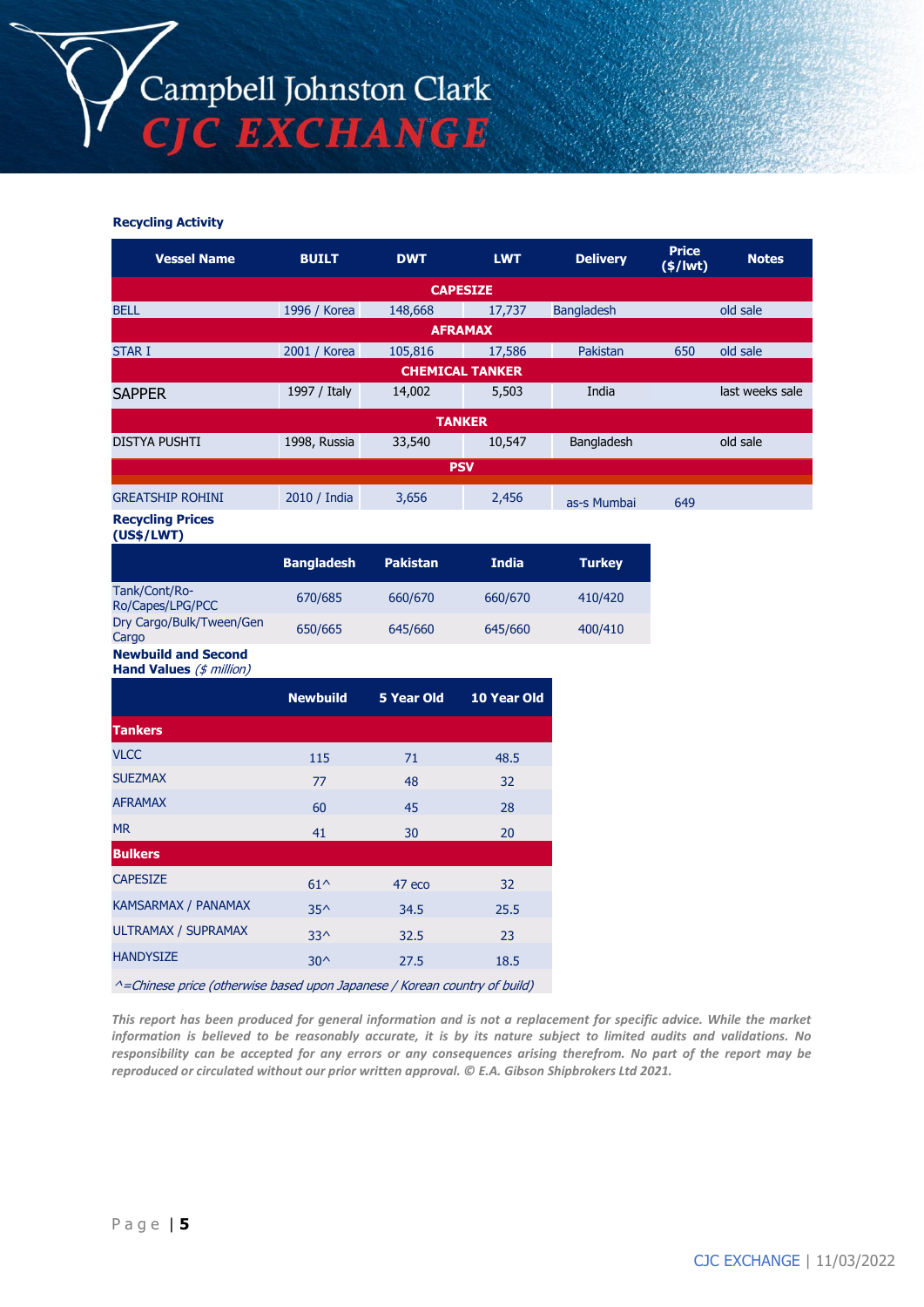

# CJC Market News



Campbell Johnston Clark (CJC) is a medium-sized international law firm advising on all aspects of the shipping sector, from ship finance to dry shipping and comprehensive casualty handling, and all that happens in between. Today, we have offices in London, Newcastle, Singapore and Miami.

# **Supply Chains Disrupted as Western Countries Shun Russia**



Following A ship carrying Russian oil which was due to dock in South Wales will no longer call in Milford Haven. The vessel, known as The Archelaos, was travelling to Milford Haven having been filled with diesel at Primorsk in Russia. Marine Traffic suggests the ship is now bound for Antwerp, and its location as of 7am appeared to be just off the Cornish coast.

Diesel terminal Puma Energy was scheduled to offload the cargo on Tuesday (March 8) but said the tanker would no longer call in Pembrokeshire, and it was looking

into other diesel providers for the UK. It is the second Russian Ship turned away after the Welsh port refused to allow the Louie to dock last Friday. That vessel was also set to arrive at Milford Haven from Primorsk, Russia. Shipping data from Vessel Finder showed the Louie has since been diverted to Antwerp, Belgium. Puma Energy said it condemned the ongoing violence the Ukrainians are being subjected to by Russia.

Workers at a North West dock declined to unload cargo from a German-flagged ship on Sunday, as it had been carrying Russian oil, event though it being German flagged meant it does not technically fall under the UK's ban on Russian shipping.

An increasing number of European terminals are also refusing to accept shipments from, or destined to, Russia as a response to the Ukraine crisis. Most large ocean carriers have already suspended normal services to Russia in the preceding weeks, however Maersk was still planning to accept food and medication cargo to Russia but has been forced to partially suspend those services as well.

In a statement, Maersk stated: "An increasing number of our terminal service providers in Europe are advising us that they will no longer be able to handle any additional cargo originating from or destined for Russia, including transshipments. As the stability of our operations and our customers' cargo is critical, we are now also temporarily stopping acceptance of all new Maersk bookings to/from St. Petersburg, Kaliningrad and Novorossiysk, regardless if the cargo is food, medical or humanitarian."

Following the suspension of these services, Maersk has offered customers a free change-of-destination service for Ukrainian and Russian bookings.

The long-term impacts are yet unknown, however CEO of leasing firm Container xChange, Christian Roeleffs, stated: "maritime trade with Russia and Russian businesses could be very difficult in the months and even years to come. We expect this awful war to add to the stretched nature of global container supply chains, bringing yet more inflation, disruption and delays."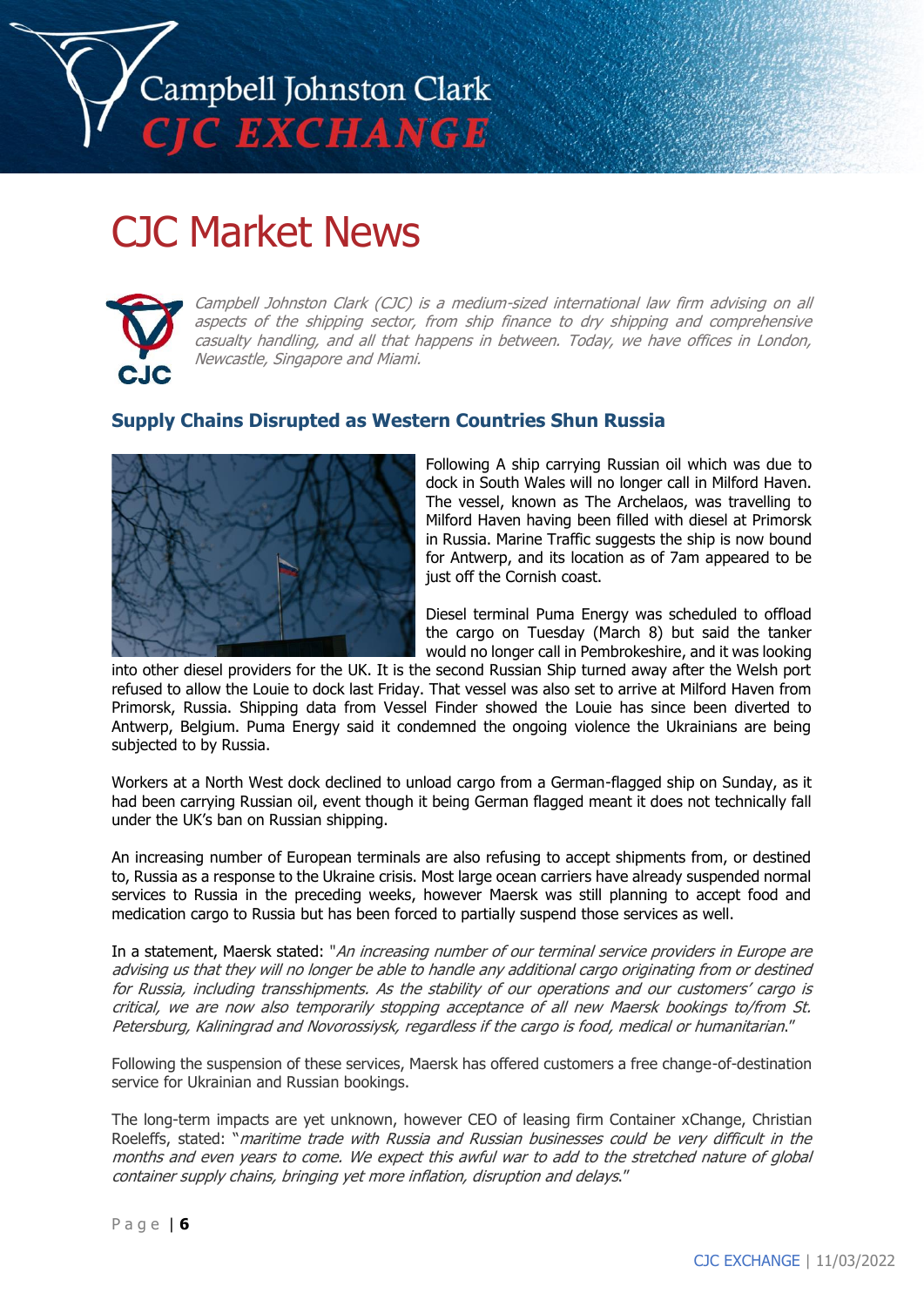

Maersk have already outlined the effects the war is having on global supply chains and costs, in light of the surge in fuel prices and "war risk surcharges". As customs authorities in the EU now inspect all units to and from Russia to identify potentially sanctioned and restricted shipments, hubs are becoming congested which is impacting on supply chains. Maersk has warned that the impact will not be limited to trade with Russia, but will have a knock-on global effect on supply chains.

### **Crewing Issues to be Considered During Russia-Ukraine War**



The Russian invasion of Ukraine, followed by the sanctions and measures taken against Russia by nearly the entire western world has also caused a number of problems for shipowners which man their vessels with Ukrainian or Russian, or even mixed Russian and Ukrainian crew members.

Shipowners will need to consider the increased need for "communication" between those Ukrainian seafarers on board vessels around the globe with their families in their home country which is under attack. It has been reported that some companies have established helplines and facilitation procedures for communication

of their crews with their families. Shipping companies will also need to take steps to ensure that the safe operation of their vessels is not compromised as a result of increased anxiety, emotional reactions and potential hostile attitudes of crew members against one another (particularly on vessels with mixed Russian and Ukrainian crews).

Another major issue is that of payment remittances to crew members and their families. This is relevant, not only to seafarers from Ukraine, where cities are being shelled and large parts of the population are being evacuated, but also to those seafarers from Russia due to the weight of the sanctions which have been imposed. In both cases, the point to consider is where to send the money and how the family can benefit of that money, with closed banks or destroyed infrastructure in Ukraine and sanctioned banks and payment systems in Russia. A number of companies have, reportedly, decided to temporarily withhold such payments and keep the money on trust in favour of the concerned crew and, where possible, increased payments in cash on board, pending a resolution to the crisis.

There are also additional repatriation difficulties with Ukrainian crew who are either at the end of their employment contracts or who wish, due to the war, to terminate the contracts early and return home to Ukraine. Operational problems have been experienced in this respect, all of which result in increased costs. Ukrainians at the end of their contract may not have a country to be repatriated to. All these are day-to-day operational issues that beg for practical solutions. In this respect, the International Group (IG) Personal Injury Committee has drafted a Contract Addendum to assist shipowners and crew members who would like to amend their contracts of employment.

According to the International Chamber of Shipping, Ukrainian and Russian seafarers make up around 14.5% of global shipping workforce. In the circumstances of this war, disruption of supply of seafarers from agencies and maritime academies located in Ukraine and Russia appear unavoidable, which could result in a global shortage of crew.